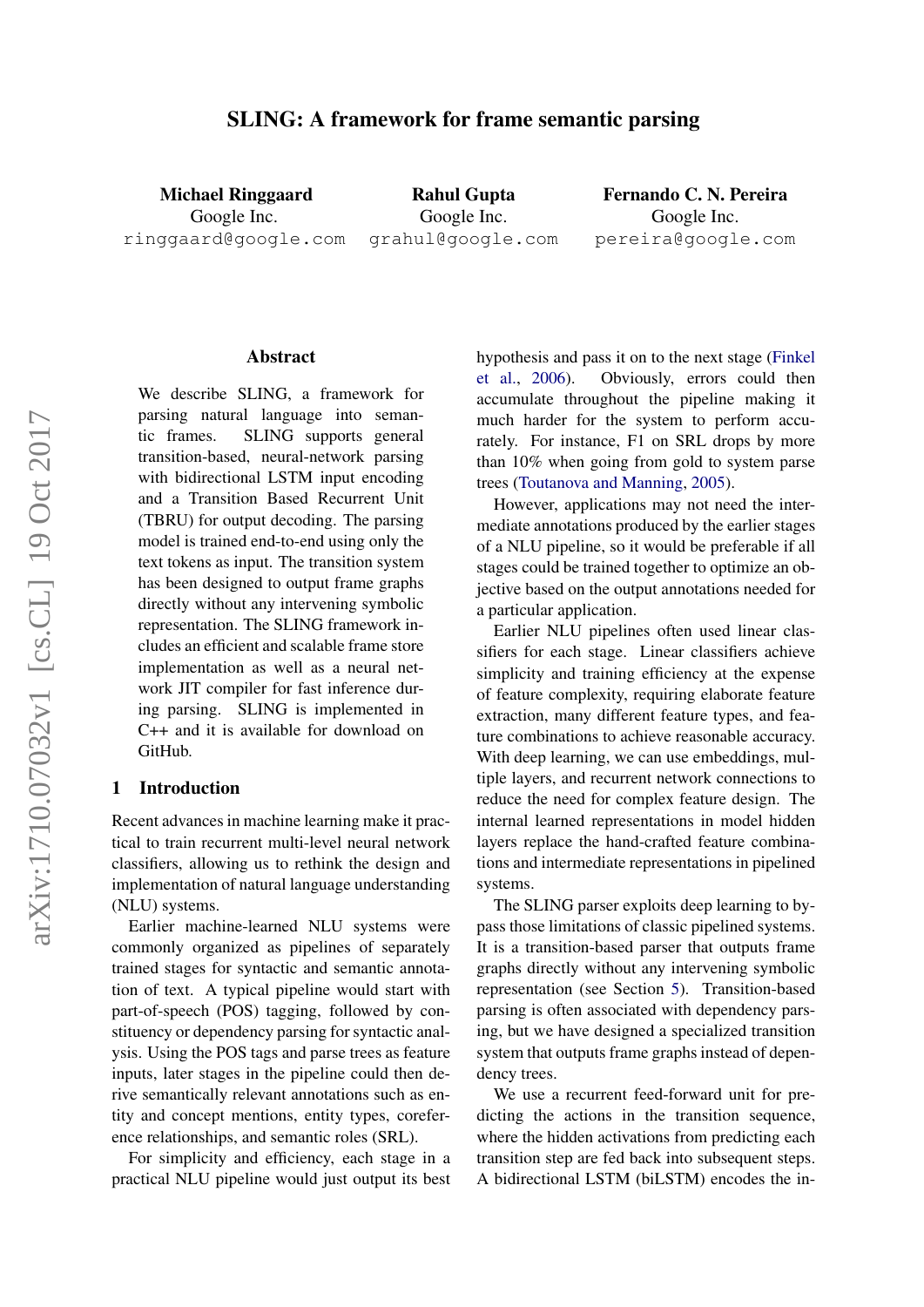put into a sequence of vectors(Figure [1\)](#page-2-1). This neural network architecture has been implemented using DRAGNN [\(Kong et al.,](#page-8-2) [2017\)](#page-8-2) and Tensor-Flow [\(Abadi et al.,](#page-8-3) [2016\)](#page-8-3).

The SLING framework and a semantic parser built in it are now available as open-source code on  $\rm{GitHub.}^1$  $\rm{GitHub.}^1$ 

In Section [2](#page-1-1) we introduce *frame semantics*, the linguistic theory that inspired SLING, as well as the SLING frame store, a C++ framework for representing and storing semantic frames compactly and efficiently. Section [4](#page-1-2) introduces the parser's frame-semantics-oriented attention mechanism, and Section [5](#page-2-0) describes the transition system used for producing frame graphs. Section [6](#page-4-0) describes the features used by the parser. In sections [7](#page-5-0) and [8](#page-5-1) we describe our experiments on OntoNotes, and section [9](#page-6-0) describes the fast parser runtime.

### <span id="page-1-1"></span>2 Frame semantics

While frames in SLING are not tied to any particular linguistic theory or knowledge ontology, they are inspired by *frame semantics*, the theory of linguistic meaning originally developed by Charles Fillmore [\(Fillmore,](#page-8-4) [1982\)](#page-8-4). Frame semantics connects linguistic semantics to encyclopedic knowledge, with the central idea that understanding the meaning of a word requires access to all the essential knowledge that relates to that word. A word *evokes* a frame representing the specific concept it refers to.

A semantic frame is a set of statements that give "characteristic features, attributes, and functions of a denotatum, and its characteristic interactions with things necessarily or typically associated with it." [\(Alan,](#page-8-5) [2001\)](#page-8-5). A semantic frame can also be viewed as a coherent group of concepts such that complete knowledge of one of them requires knowledge of all of them.

Frame semantics is not just for individual concepts, but can be generalized to phrases, entities, constructions, and other larger and more complex linguistic and ontological units. Semantic frames can also model world knowledge and inferential relationships in common sense, metaphor [\(Narayanan,](#page-8-6) [1999a\)](#page-8-6), metonymy, action [\(Narayanan,](#page-8-7) [1999b\)](#page-8-7), and perspective [\(Chang](#page-8-8) [et al.,](#page-8-8) [2002\)](#page-8-8).

#### 3 Frames in SLING

SLING represents frames with data structures consisting of a list of slots, where each slot has a name (role) and a value. The slot values can be literals like numbers and strings, or links to other frames. A collection of interlinked frames can thus be seen as a directed graph where the frames are the (typed) nodes and the slots are the (labeled) edges. A frame graph can also be viewed as a feature structure [\(Carpenter,](#page-8-9) [2005\)](#page-8-9) and unification can be used for induction of new frames from existing frames. Frames can also be used to represent more basic data structures such as a C struct with fields, a JSON object, or a record in a database.

SLING frames live inside a *frame store*. A store is a container that tracks all the frames that have been allocated in the store, and serves as a memory allocation arena for them. When making a new frame, one specifies the store where the frame should be allocated. The frame will live in this store until the store is deleted or the frame is garbage collected because there no remaining live references to it.<sup>[2](#page-1-3)</sup>

SLING frames are externally represented in a superset of JSON that allows references between frames (JSON objects) with the #n syntax. Frames can be assigned identifiers (*ids*) using the  $=\text{\text{#n}}$  syntax. SLING frames can have both numeric and named ids and both slot names and values can be frame references. Where JSON objects can only represent trees, SLING frames can be used for representing arbitrary graphs. SLING has special syntax for built-in slot names:

| Syntax   | Symbol   | <b>RDF</b>      |
|----------|----------|-----------------|
| $=$ name | id:name  | rdf:ID          |
| :name    | isa:name | rdf:InstanceOf  |
| +name    | 1s:name  | rdfs:subClassOf |

Documents are also represented using frames, where the document frame has slots for the document text, the tokens, and the mention phrases and the frames they evoke. See Figure [2](#page-3-0) for an example.

### <span id="page-1-2"></span>4 Attention

The SLING parser is a kind of sequence-tosequence model that first encodes the input text token sequence with a bidirectional LSTM encoder

<span id="page-1-0"></span><sup>1</sup><https://github.com/google/sling>

<span id="page-1-3"></span><sup>&</sup>lt;sup>2</sup>See the [SLING Guide](https://github.com/google/sling/blob/master/frame/README.md) for a detailed description of the SLING frame store implementation.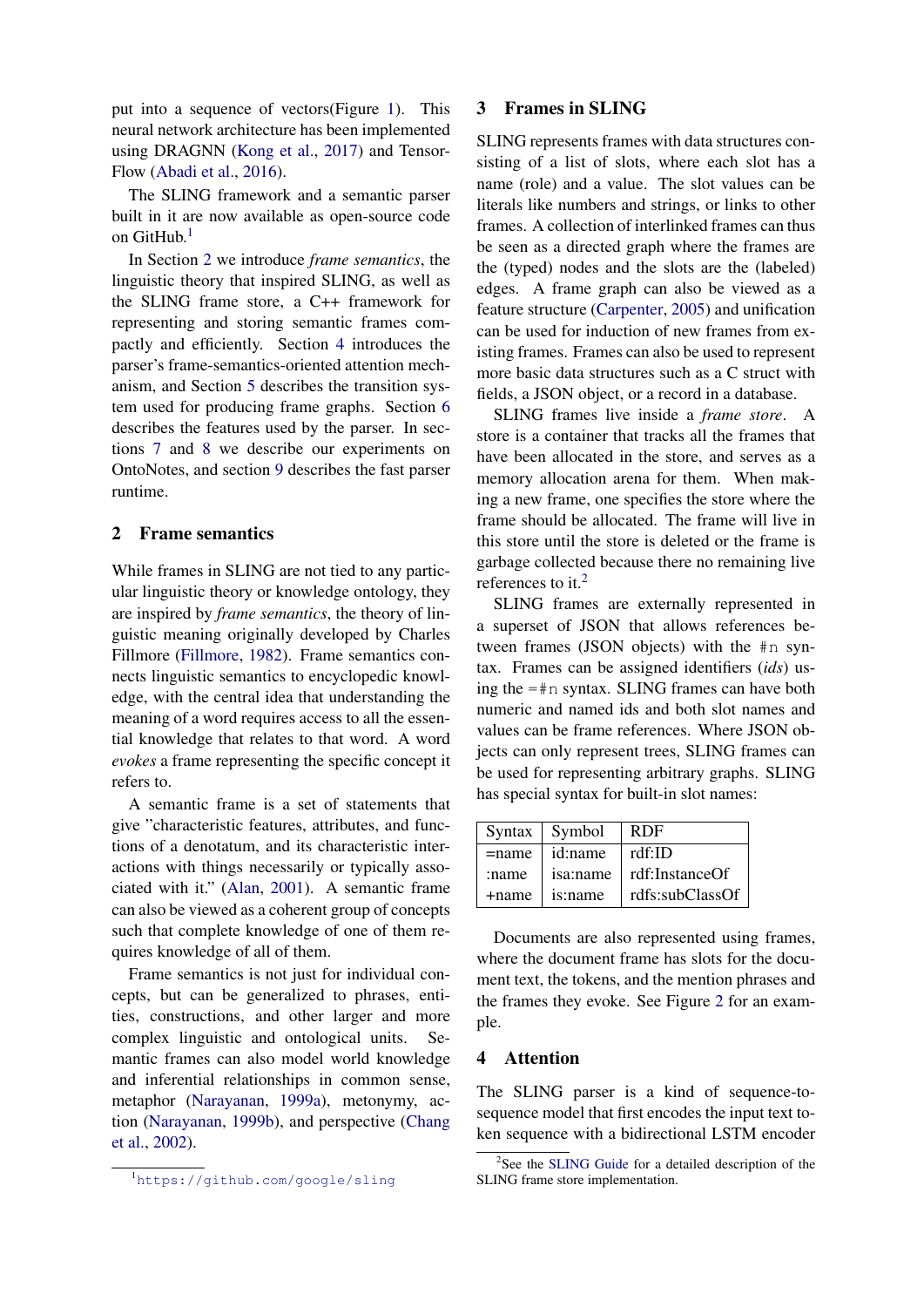

Figure 1: Neural network architecture of the SLING parser. The input is encoded by a bi-directional LSTM and fed into a recurrent feed-forward (FF) unit that proposes transition system actions. The hidden layer activations and the transition system state are combined to create the input feature vector for the next step. The FF unit is run repeatedly until the transition system has reached a final state.

and then runs the transition system on that encoding to produce a sequence of transitions, where each transition updates the system state that combined with the input encoding form the input for the transition feed-forward cell that predicts the next transition (Figure [1\)](#page-2-1).

Sequence-to-sequence models often rely on an "attention" mechanism to focus the decoder on the parts of the input most relevant for producing the next output symbol. In this work, however, we use a somewhat difference attention mechanism, loosely inspired on neuroscience models of attention and awareness [\(Nelson et al.,](#page-8-10) [2017;](#page-8-10) [Graziano,](#page-8-11) [2013\)](#page-8-11). In our model, attention focuses on parts of the frame representation that the parser has created so far, rather than focusing on (encodings of) input tokens as is common for other sequence-tosequence attention mechanisms.

We maintain an *attention buffer* as part of the transition system state. This an ordered list of frames, where the order represents closeness to the center of attention. Transition system actions <span id="page-2-1"></span>maintain the attention buffer, bringing a frame to the front when the frame is evoked or re-evoked by the input text. When a new frame is evoked, it will merge the concept and its roles into a new coherent chunk of meaning, which is represented by the new frame and its relations to other frames, and this will become the new center of attention. Our hypothesis is that by maintaining this attention mechanism, we only need to look at a few recent frames brought into attention to build the desired frame graph.

### <span id="page-2-0"></span>5 Transition system

*Transition systems* are widely used in parsing to build dependency parse trees as a side effect of performing a sequence *state transitions*  $(s_i, a_i)$ where  $s_i$  is a *state* and  $a_i$  is an *action*. Action  $a_i$  computes the new state  $s_{i+1}$  from state  $s_i$ . For example, the *arc-standard* transition system [\(Nivre,](#page-8-12) [2006\)](#page-8-12) uses a sequence of SHIFT, LEFT-ARC(label), and RIGHT-ARC(label) actions, operating on a state whose main component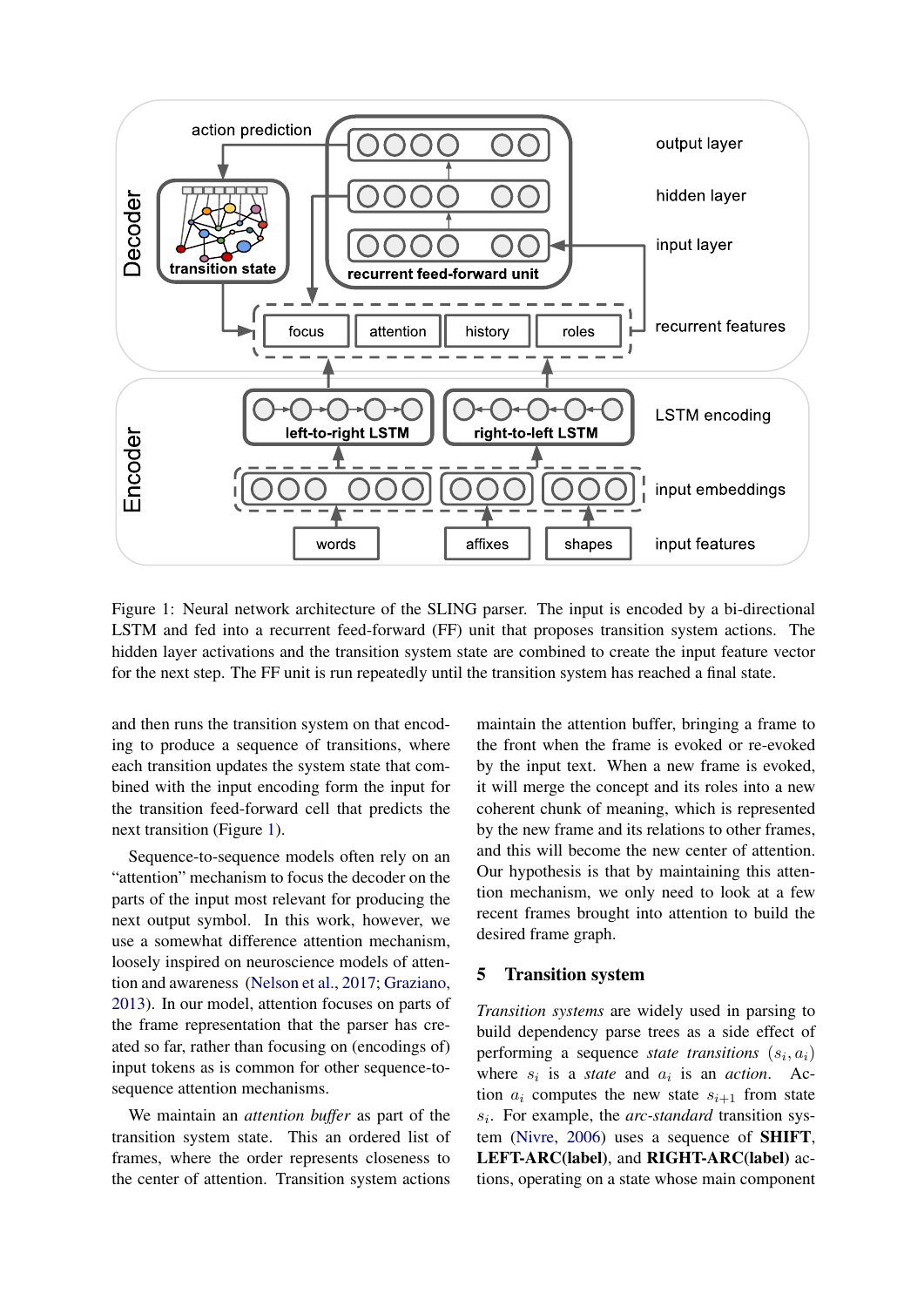```
{
  :/s/document
  /s/document/text: "John hit the ball"
  /s/document/tokens: [
    {/s/token/text: "John" /s/token/start: 0 /s/token/length: 4},
    {/s/token/text: "hit" /s/token/start: 5 /s/token/length: 3},
    {/s/token/text: "the" /s/token/start: 9 /s/token/length: 3},
    {/s/token/text: "ball" /s/token/start: 13 /s/token/length: 4}
  ]
  /s/document/mention: {
    :/s/phrase /s/phrase/begin: 0
    /s/phrase/evokes: {=#1 :/saft/person }
  }
  /s/document/mention: {
    :/s/phrase /s/phrase/begin: 1
    /s/phrase/evokes: {
      :/pb/hit-01
      /pb/arg0: #1
      /pb/arg1: #2
    }
  }
  /s/document/mention: {
    :/s/phrase /s/phrase/begin: 3
    /s/phrase/evokes: {=#2 :/saft/consumer_good }
  }
}
```
<span id="page-3-0"></span>Figure 2: The text "John hit the ball" in SLING frame notation. The document itself is represented by a frame that has the text, an array of tokens and the mentions that evoke frames. There are three frames: a person frame (John), a consumer good frame (bat) and a hit-01 frame. The hit frame has the person frame as the agent (arg0) and the ball frame as the object (arg1).

is a stack, to build a dependency parse tree.

We use the same idea to construct a frame graph where frames can be evoked by phrases in the input. But instead of using a stack in the state, we use the attention buffer introduced in the previous section that keeps track of the most salient frames in the discourse.

The attention buffer is a priority list of all the frames evoked so far. The front of the buffer serves as the working memory for the parser. Actions operate on the front of the buffer and in some cases other frames in the buffer. The transition system simultaneously builds the frame graph and maintains the attention buffer by moving the frame involved involved in an action to the front of the attention buffer. At any time, each evoked frame has a unique position in the attention buffer.

The transition system consists of the following

actions:

- **SHIFT** Moves to next input token. Only valid when not at the end of the input buffer.
- **STOP** Signals that we have reach the end of the parse. This is only valid when at the end of the input buffer. Multiple STOP actions can be added to the transition sequence, e.g. to make all sequences in a beam have the same length. After a STOP is issued, no other actions are permitted except more STOP actions.
- EVOKE(type,  $n$ ) Evokes a frame of type type from the next n tokens in the input. The evoked frame is inserted at the front of the attention buffer, becoming the new center of attention.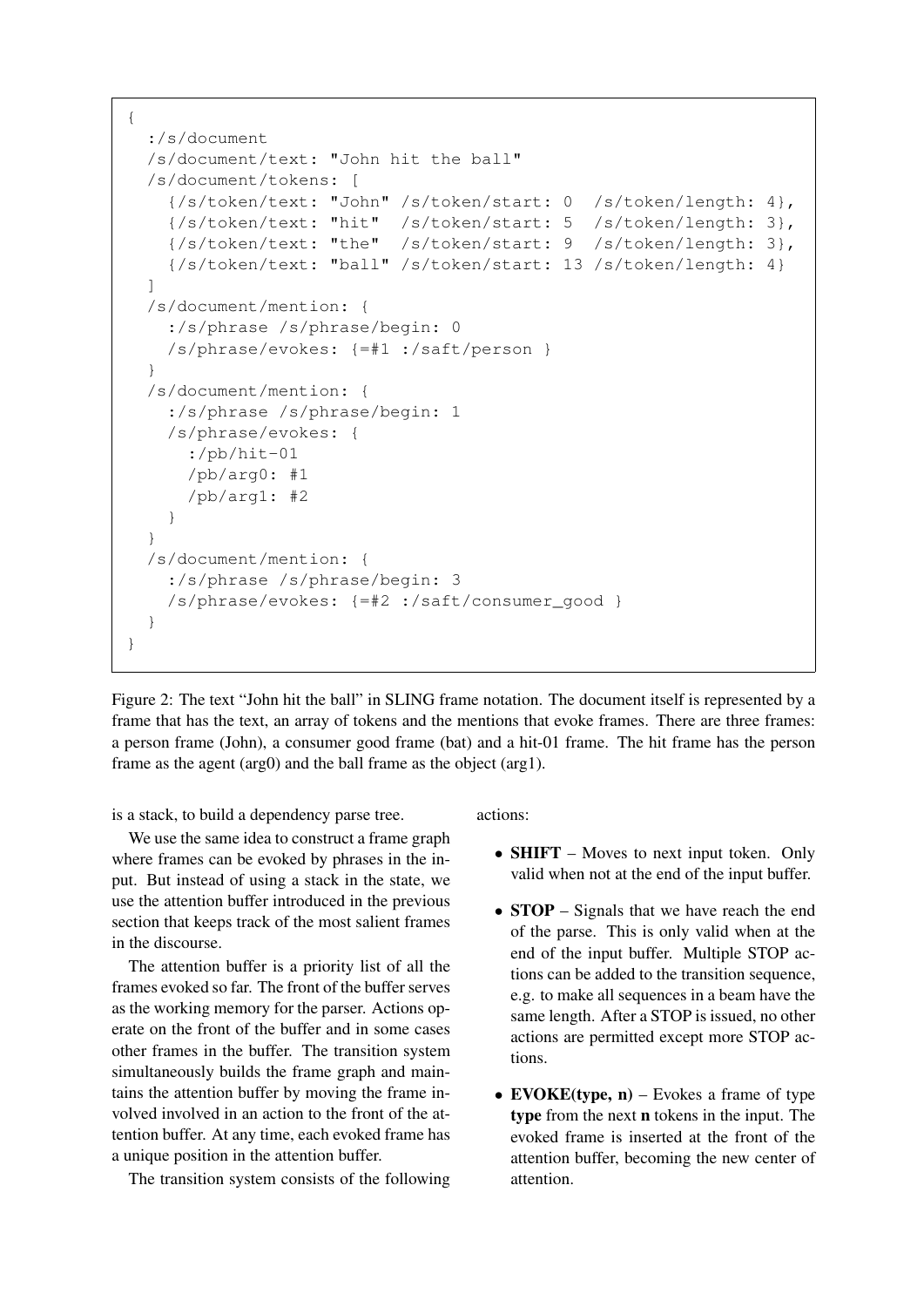- REFER(frame,  $n$ ) Makes a new mention from the next n tokens in the input evoking an existing frame in the attention buffer. This frame is moved to the front of the attention buffer and will become the new center of attention.
- CONNECT(source, role, target) Adds slot to source frame in the attention buffer with name role and value target where target is an existing frame in the attention buffer. The source frame become the new center of attention.
- ASSIGN(source, role, value) Adds slot to source frame in the attention buffer with name role and constant value value and moves the frame to the front of the buffer. This action is only used for assigning a constant value to a slot, in contrast to CON-NECT where the value is another frame in the attention buffer.
- EMBED(target, role, type) Creates a new frame with type type and adds a slot to it with name role and value target where target is an existing frame in the attention buffer. The new frame becomes the center of attention.
- ELABORATE(source, role, type) Creates a new frame with type type and adds a slot to an existing frame source in the attention buffer with role set to the new frame. The new frame becomes the center of attention.

In summary, EVOKE and REFER are used to evoke frames from text mentions, while ELABO-RATE and EMBED are used to create frames not directly evoked by text.

This transition system can generate any connected frame graph where the frames are either directly on indirectly evoked by phrases in the text. A frame can be evoked by multiple mentions and the graph can have cycles.

The transition system can potentially have an unbounded number of actions since it is parameterized by phrase length and attention buffer indices which can be arbitrarily large. In the current implementation, we only consider the top  $k$  frames in the attention buffer  $(k = 5)$  and we do not consider any phrases longer than those in the training corpus.

Multiple transition sequences can generate the same frame annotations, but we have implemented

an oracle sequence generator that takes a document and converts it to a canonical transition sequence in a way similar to how this is done for transition-based dependency parsing [\(Nivre,](#page-8-12) [2006\)](#page-8-12). For example, the sentence "John hit the ball" generates the following transition sequence:

```
EVOKE(/saft/person, 1)
SHIFT
EVOKE\left(\frac{\rho b}{\text{hit}}-01, 1\right)CONNECT(0, /pb/arg0, 1)
SHIFT
SHIFT
EVOKE(/saft/consumer_good, 1)
CONNECT(1, /pb/arg1, 0)
SHIFT
STOP
```
## <span id="page-4-0"></span>6 Features

The biLSTM uses only lexical features based on the current input word:

- The current word itself. During training we initialize the embedding for this feature from pre-trained word embeddings [\(Mikolov et al.,](#page-8-13) [2013\)](#page-8-13) for all the words in the the training data.
- The prefixes and suffixes of the current input word. We use only prefixes up to three characters in our experiments.
- Word shape features based on the characters in the current input word: hyphenation, capitalization, punctuation, quotes, and digits. Each of these features has its own embedding matrix.

The TBRU is a simple feed-forward unit with a single hidden layer. It takes the hidden activations from the biLSTM as well as the activations from the hidden layer from the previous steps as raw input features, and maps them through embedding matrices to get the input vector for the hidden layer. More specifically, the inputs to the TBRU are as follows:

- The left-to-right and right-to-left LSTMs supply their activations for the current token in the parser state.
- The attention feature looks at the top- $k$ frames in the attention buffer and finds the phrases in the text (if any) that evoked them.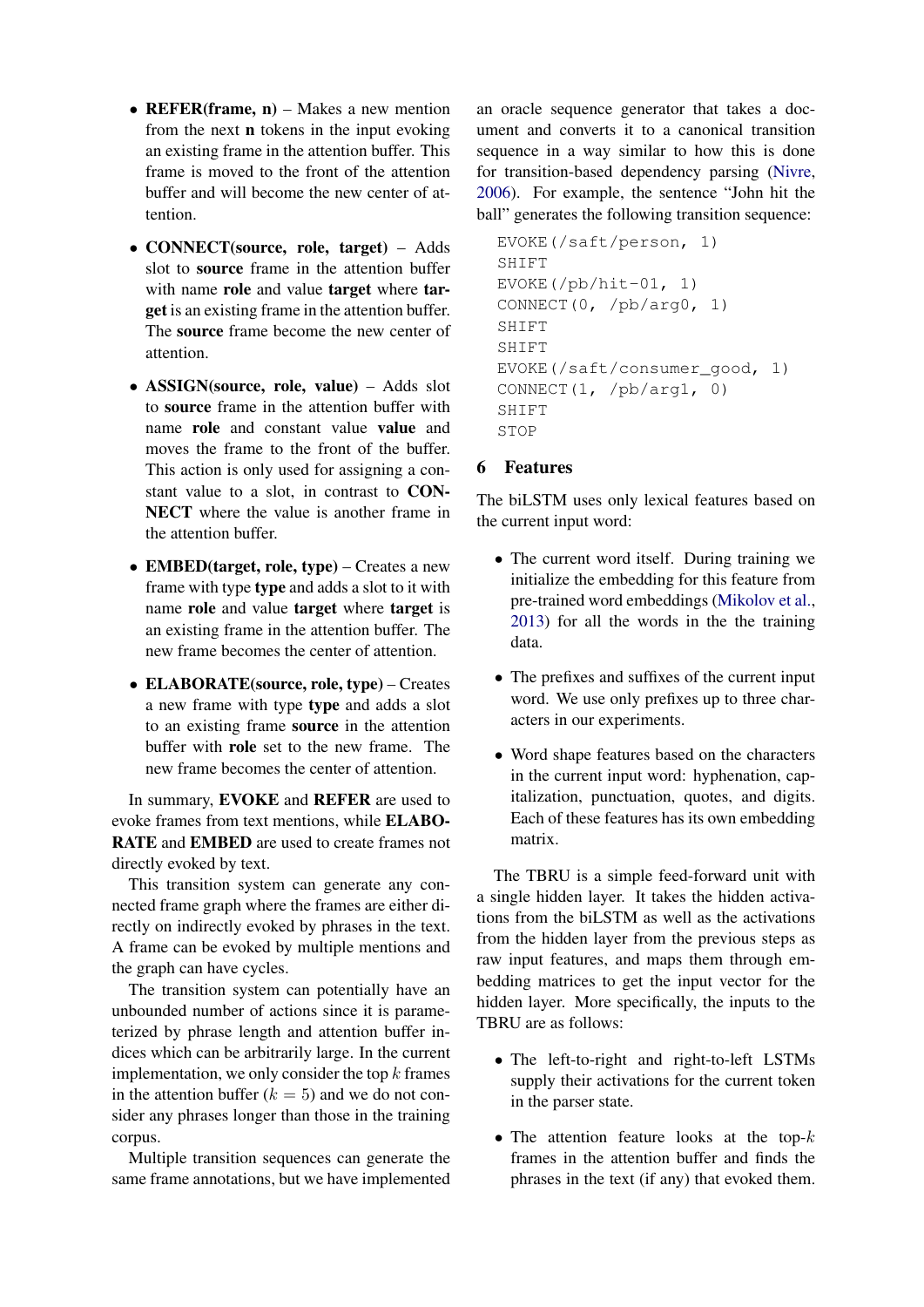The activations from the left-to-right and right-to-left LSTMs for the last token of each of those phrases are are included as TBRU inputs, serving as continuous lexical representations of the top- $k$  frames in the attention buffer.

- The hidden layer activations of the transition steps which evoked or brought into focus the top-k frames in the attention buffer are also inputs to the TBRU, providing a continuous representation for the semantic frame contexts that evoked those frames most recently.
- The history feature uses the hidden activations in the feed-forward unit from the previous  $k$  steps as feature inputs to the current step.
- Embeddings of triples of the form  $(s_i, r_i, t_i)$ ,  $0 < s_i, t_i \leq k$  encode the fact that the frame at position  $s_i$  in the attention buffer has a role  $r_i$  with the frame at position  $t_i$  in the attention buffer as its value. Back-off features are added for the source roles  $(s_i, r_i)$ , target role  $(r_i, t_i)$ , and unlabeled roles  $(s_i, t_i)$ .

# <span id="page-5-0"></span>7 Experiments

We derived a corpus annotated with semantic frames from the OntoNotes corpus [\(Pradhan](#page-8-14) [and Xue,](#page-8-14) [2009\)](#page-8-14). We took the PropBank SRL layer [\(Palmer et al.,](#page-8-15) [2005\)](#page-8-15) and converted the predicate-argument structures into frame annotations. We also annotated the corpus with entity frames based on entity types from a state-of-theart entity tagger. We determined the head token of each argument span and if this coincided with the span of an existing frame, then we used it as the evoking span for the argument frame, otherwise we just used the head token as the evoking span of the argument frame.

The various frame types mentioned above are listed in Table [1.](#page-6-1) They include 7 conventional entity types, 6 top-level non-entity types (e.g. date), 13 measurement types, and more than 5400 PropBank frame types. All the frame roles are collapsed onto /pb/arg0, /pb/arg1, and so on. Our training corpus size was 111, 006 sentences, 2, 206, 274 tokens.

Table [2](#page-6-2) shows action statistics for the transition sequences that generate the gold frames in the training corpus. As expected, there is one SHIFT



<span id="page-5-2"></span>Figure 3: Frame graph quality metrics on dev set as training progresses. Training was stopped at 120, 000 iterations since we saw very little improvement after that.

action per training token, and one STOP action per training sentence. The EVOKE action occurred with 5, 532 unique (length, type) arguments in the corpus, for a raw count of roughly 1.08 million action tokens. Overall our action space had 6968 action types, which is also the size of the softmax layer of our TBRU decoder.

Hyperparameters: Our final set of hyperparameters after grid search with a dev corpus was: learning rate  $= 0.0005$ , optimizer  $=$ Adam [\(Kingma and Ba,](#page-8-16) [2014\)](#page-8-16) with  $\beta_1 = 0.01$ ,  $\beta_2 = 0.999$ ,  $\epsilon = 1e - 5$ , no dropout, gradient clipping at 1.0, exponential moving average, no layer normalization, and a training batch size of 8. We use 32 dimensional word embeddings, single layer LSTMs with 256 dimensions, and a 128 dimensional hidden layer in the feed-forward unit.

We stopped training after 120, 000 steps, where each step corresponds to processing one training batch, and evaluated on the dev corpus (15, 084 sentences) after every checkpoint  $(= 2, 000$  steps). Figure [3](#page-5-2) shows the how the various evaluation metrics evolve as training progresses. Section [8](#page-5-1) contains the details of these metrics are evaluated. We picked the checkpoint with the best 'Slot F1' score.

### <span id="page-5-1"></span>8 Evaluation

An annotated document consists of a number of connected frames as well as phrases (token spans) that evoked these frames. We evaluated annotation quality by comparing the generated frames with the gold standard frame annotations from the evaluation corpus.

Two documents are matched by constructing a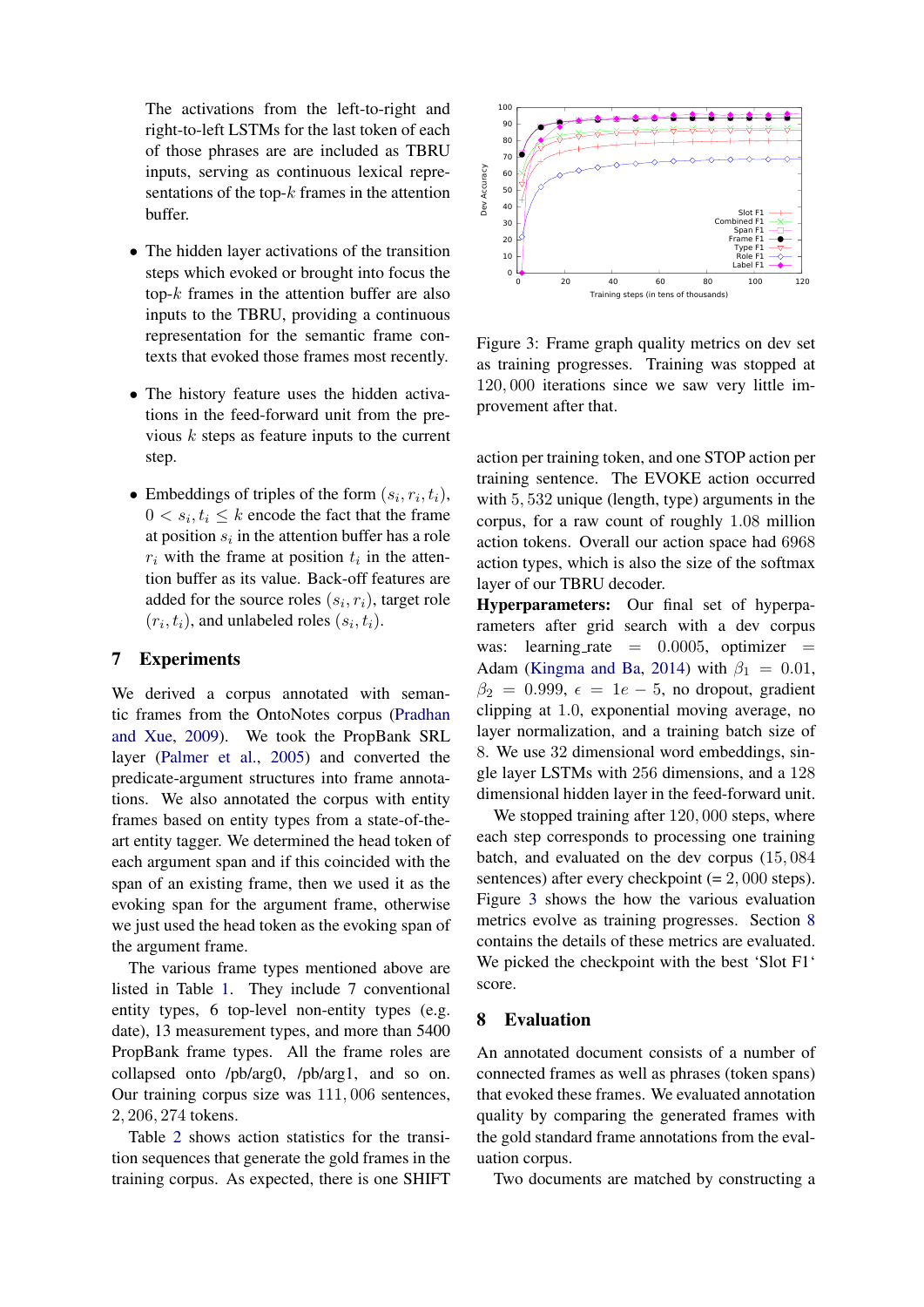| <b>Type set</b>            | <b>Details</b>                                                                            |
|----------------------------|-------------------------------------------------------------------------------------------|
| Entity types               | /saft/{person, location, organization, art, consumer_good, event, other}                  |
| Top-level non-entity types | /s/{thing, date, price, measure, time, number}                                            |
| Fine-grained measure types | /s/measure/{area, data, duration, energy, frequency, fuel, length, mass,                  |
|                            | power, speed, temperate, voltage, volume}                                                 |
| PropBank SRL types         | 5426 types, e.g. $\frac{\text{pb}}{\text{write}-01}$ , $\frac{\text{pb}}{\text{time}-02}$ |

Table 1: Frame types used in the experiments.

<span id="page-6-1"></span>

| <b>Action Type</b> | # Unique Args | <b>Raw Count</b> |
|--------------------|---------------|------------------|
| <b>SHIFT</b>       |               | 2,206,274        |
| <b>STOP</b>        |               | 111,006          |
| <b>EVOKE</b>       | 5,532         | 1,080,365        |
| <b>CONNECT</b>     | 1,421         | 635,734          |
| <b>ASSIGN</b>      | 13            | 5,430            |
| <b>Total</b>       | 6,968         | 4,038,809        |

Table 2: Action statistics for the transitions that generated the gold frames for the OntoNotes training corpus.

virtual graph where the document is the start node. The document node is then connected to the spans and the spans are connected to the frames that the spans evoke. This graph is then extended by following the frame-to-frame links via the roles. Quality is computed by aligning the golden and predicted graphs and computing precision, recall, and F1. Those scores are separately computed for spans, frames, frame types, roles that link to other frames (referred to as 'roles'), and roles that link to global constants (referred to as 'labels').

We also report two aggregate quality scores: (a) *Slot*, which is an aggregate of *Type*, *Role*, and *Label*, and (b) *Combined*, which is an aggregate of *Span*, *Frame*, *Type*, *Role*, and *Label*.

We rated the checkpoints using the Slot-F1 metric and selected the checkpoint with the best Slot-F1. Intuitively, a high *Slot* score reflects that the right type of frames are being evoked, along with the right set of slots and links to other frames.

Figure [3](#page-5-2) shows that as training progresses, the model learns to output the spans and frames evoked from those spans with fairly good quality (SPAN F1  $\approx$  FRAME F1  $\approx$  93.81%). It also gets the type of those frames right with a TYPE F1 of  $= 85.88\%$ . ROLE F1 though is lower at just 69.65%. ROLE F1 measures the accuracy of correctly getting the frame-frame link, including the label of the link. Further error analysis will be <span id="page-6-2"></span>required to understand how frame-frame links are missed by the model. Also note that currently the *roles* feature is the only one that captures interframe link information. Augmenting this with more features should help improve ROLE quality, as we will investigate in future work.

Finally, we took the best checkpoint, with SLOT F1 =  $79.95\%$  at 118,000 steps, and evaluated it on the test corpus. Table [3](#page-7-0) lists the quality of this model on the test and dev corpora. With the exception of LABEL accuracies, all the other metrics exhibit less than half a percent difference between the test and dev corpora. This illustrates that despite the lack of dropout, the model generalizes well to unseen text. As for the disparity on LABEL F1 (95.73 on dev against 92.81 on test), we observe from Figure [3](#page-5-2) that the LABEL accuracies follow a different improvement pattern during training. On the dev set, LABEL F1 peaked at 96.18 at 100, 000 steps, and started degrading slightly from there on to 95.73 at 118, 000 steps, possibly showing signs of overfitting which are absent in the other metrics.

We have tried increasing the sizes of the LSTM dimensions, hidden layers, and embeddings, but this did not improve the results significantly.

### <span id="page-6-0"></span>9 Parser runtime

The SLING parser uses TensorFlow [\(Abadi et al.,](#page-8-3) [2016\)](#page-8-3) for training but it also supports annotating text with frame annotations at runtime. It can take advantage of batching and multi-threading to speed up parsing. However, in practical applications of the parser, it may not be convenient to batch documents for processing, so to have a realistic benchmark, we set the batch size to one at runtime. In this configuration, the TensorFlowbased SLING parser runs at 200 tokens per CPU second.

To speed up parsing, we have created *Myelin*, a just-in-time compiler for neural networks that compiles network cells into x64 machine code at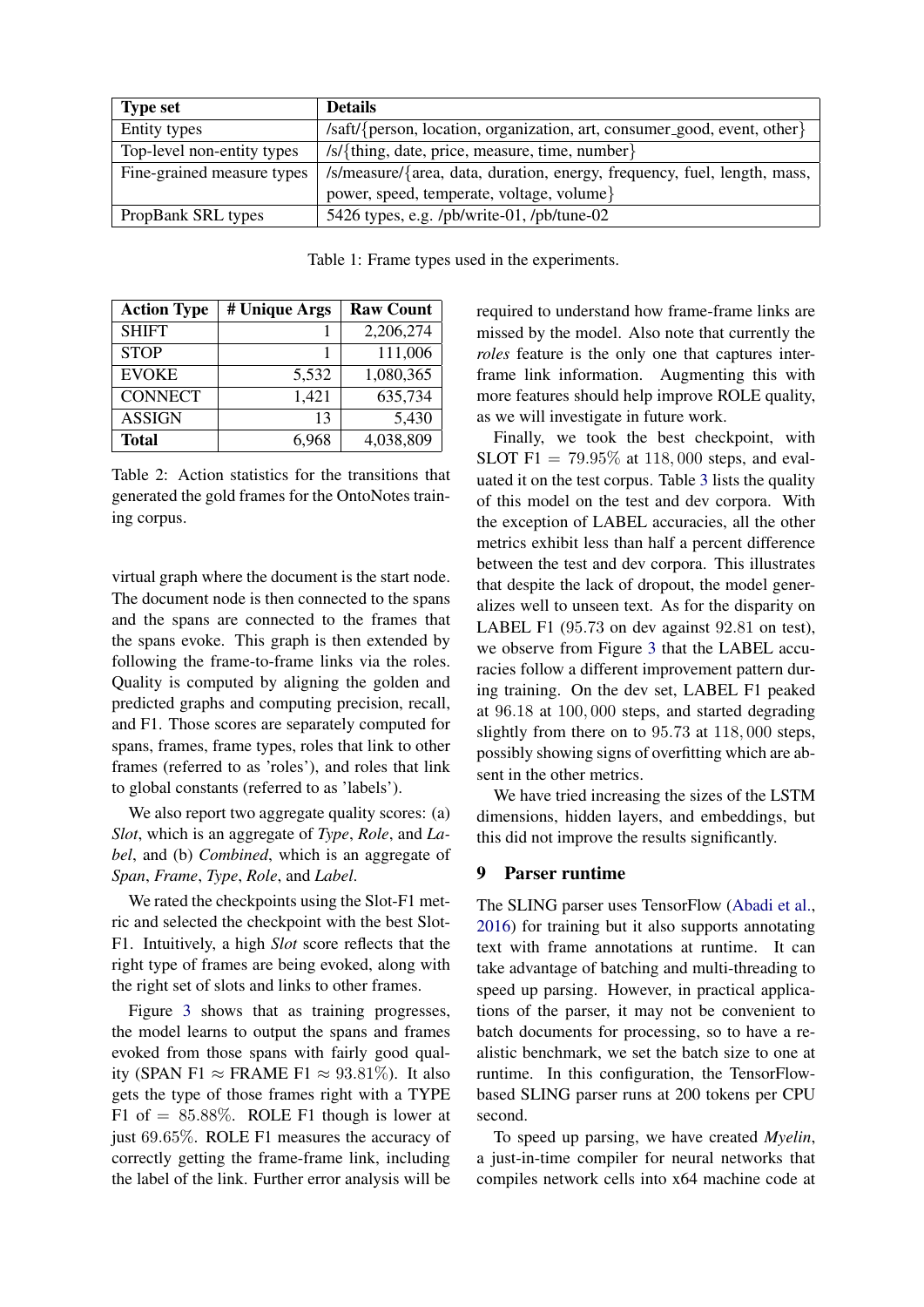| <b>Metric</b> |           | <b>Dev</b> | <b>Test</b> |
|---------------|-----------|------------|-------------|
| Tokens        |           | 291,746    | 216,473     |
| Sentences     |           | 15,084     | 11,623      |
| Span          | Precision | 93.42      | 93.04       |
|               | Recall    | 94.21      | 94.34       |
|               | F1        | 93.81      | 93.69       |
| Frame         | Precision | 93.47      | 93.20       |
|               | Recall    | 94.16      | 94.08       |
|               | F1        | 93.81      | 93.64       |
| Type          | Precision | 85.56      | 85.67       |
|               | Recall    | 86.20      | 86.49       |
|               | F1        | 85.88      | 86.08       |
| Role          | Precision | 70.21      | 69.59       |
|               | Recall    | 69.11      | 69.20       |
|               | F1        | 69.65      | 69.39       |
| Label         | Precision | 96.51      | 95.02       |
|               | Recall    | 94.97      | 90.70       |
|               | F1        | 95.73      | 92.81       |
| Slot          | Precision | 80.00      | 79.81       |
|               | Recall    | 79.90      | 80.10       |
|               | F1        | 79.95      | 79.96       |
| Combined      | Precision | 87.46      | 87.20       |
|               | Recall    | 87.79      | 87.91       |
|               | F1        | 87.63      | 87.55       |

Table 3: Evaluation on dev and test corpora, model chosen on the Slot-F1 metric on dev corpus.

| Runtime | Speed    | Runtime   | Load       |
|---------|----------|-----------|------------|
|         |          | size      | time       |
| TF      | 200 TPS  | 37.000 KB | 10 secs    |
| Myelin  | 2500 TPS | 500 KB    | $0.5$ secs |

Table 4: Comparison between TensorFlow-based SLING parser runtime and Myelin-based parser runtime using JIT compilation. Speed is measured as tokens parsed per CPU second, i.e. user+sys in  $time(1)$ .

runtime. The generated code exploits such specialized CPU features as SSE, AVX, and FMA3, if available. Tensor shapes and model parameters are fixed at runtime. This allows us to optimize the network by folding constants, unrolling loops, and pre-computing embeddings, among other transformations. The JIT compiler can also fix the data instance layout at compile-time to speed up runtime data access.

The Myelin-based SLING parser runs at 2500 tokens per CPU second, more than ten times faster than the TensorFlow-based version (Table [4\)](#page-7-1).



<span id="page-7-2"></span><span id="page-7-0"></span>Figure 4: Runtime profile for running the Myelinbased SLING parser with the left-to-right LSTM (LR LSTM), right-to-left LSTM (RL LSTM), Feed-forward excluding logits (FF), Logits for output actions (LOGITS), and transition system and feature extraction (TS).

The Myelin-based SLING parser is independent of TensorFlow so it only needs to link with the Myelin runtime (less than 500 KB) instead of the TensorFlow runtime library (37 MB), and it is also much faster to initialize (0.5 seconds including compilation time) than the TensorFlow-based parser (10 seconds). Figure [4](#page-7-2) shows a breakdown of the CPU time for the Myelin-based parser runtime.

<span id="page-7-1"></span>Half the time is spent computing the logits for the output actions. This is expensive because the OntoNotes-based corpus has 6968 actions, where the vast majority of the actions are of a form like EVOKE(/pb/hit-01, 1), one for each Prop-Bank roleset predicate in the training data. Table [2](#page-6-2) shows that only about 26% of all the actions are EVOKE actions. The output layer of the FF unit could be turned into a cascaded classifier, where if the first classifier predicts a generic EVOKE(/pb/predicate, 1) action, it would use a secondary classifier to predict the predicate type. This could almost double the speed of the parser.

### 10 Conclusion

We have described SLING, a framework for parsing natural language into semantic frames. Our experiments show that it is feasible to build a semantic parser that outputs frame graphs directly without any intervening symbolic representation, only using the tokens as inputs. We illustrated this on the joint task of predicting entity mentions, entity types, measures, and semantic role labeling. While the LSTMs and TBRUs are expensive to compute, we can achieve acceptable parsing speed